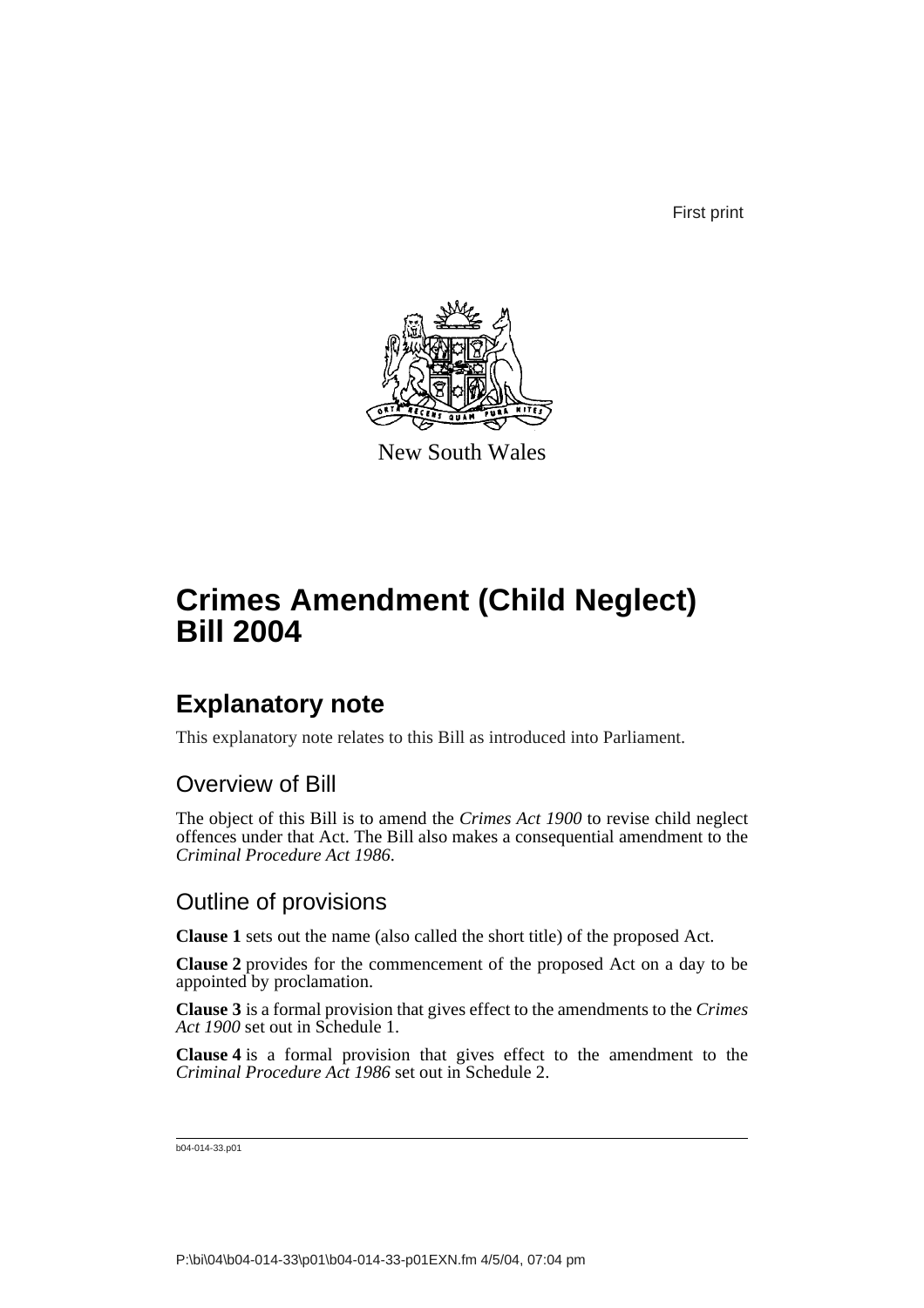Explanatory note

#### **Schedule 1 Amendment of Crimes Act 1900**

**Schedule 1 [1]** substitutes section 43 which deals with the offence of unlawful abandonment or exposure of a child under 7 years of age. The essential features and maximum penalty for the offence are retained, but the terms of the offence are being revised to replace the word "unlawful" and make other changes in line with the terminology of the new child neglect offence in proposed section 43A.

**Schedule 1 [2]** inserts section 43A to make it an offence if a person who has parental responsibility for a child under 16 years of age intentionally or recklessly fails to provide the child with the necessities of life, and thereby causes a danger of death or of serious injury to the child. The maximum penalty for this new child neglect offence is imprisonment for 5 years.

**Schedule 1 [3]** amends section 44 to remove references to a child or ward in the offence under that section since children and wards will now be covered by the new child neglect offence in proposed section 43A.

#### **Schedule 2 Consequential amendment of Criminal Procedure Act 1986**

**Schedule 2** enables the new child neglect offence to be dealt with summarily unless the prosecutor or the accused elects otherwise. This is in line with the procedure for offences against sections 43 and 44 of the *Crimes Act 1900*.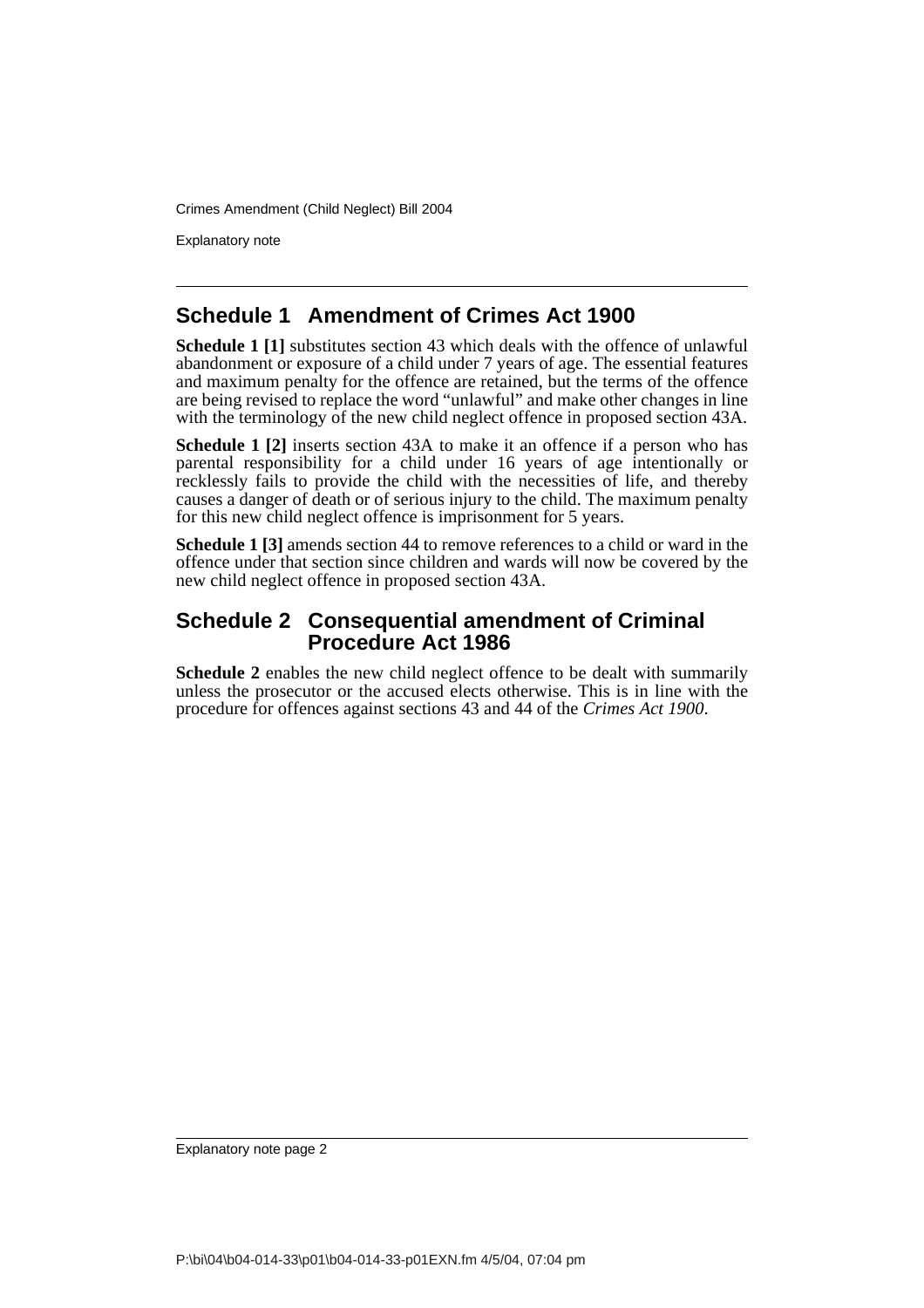First print



New South Wales

# **Crimes Amendment (Child Neglect) Bill 2004**

### **Contents**

|            |                                                                  | Page |
|------------|------------------------------------------------------------------|------|
|            | Name of Act                                                      |      |
|            | Commencement                                                     | 2    |
|            | Amendment of Crimes Act 1900 No 40                               | 2    |
| 4          | Consequential amendment of Criminal Procedure Act 1986<br>No 209 | 2    |
| Schedule 1 | Amendment of Crimes Act 1900                                     |      |
| Schedule 2 | Consequential amendment of Criminal Procedure Act 1986           | 4    |

b04-014-33.p01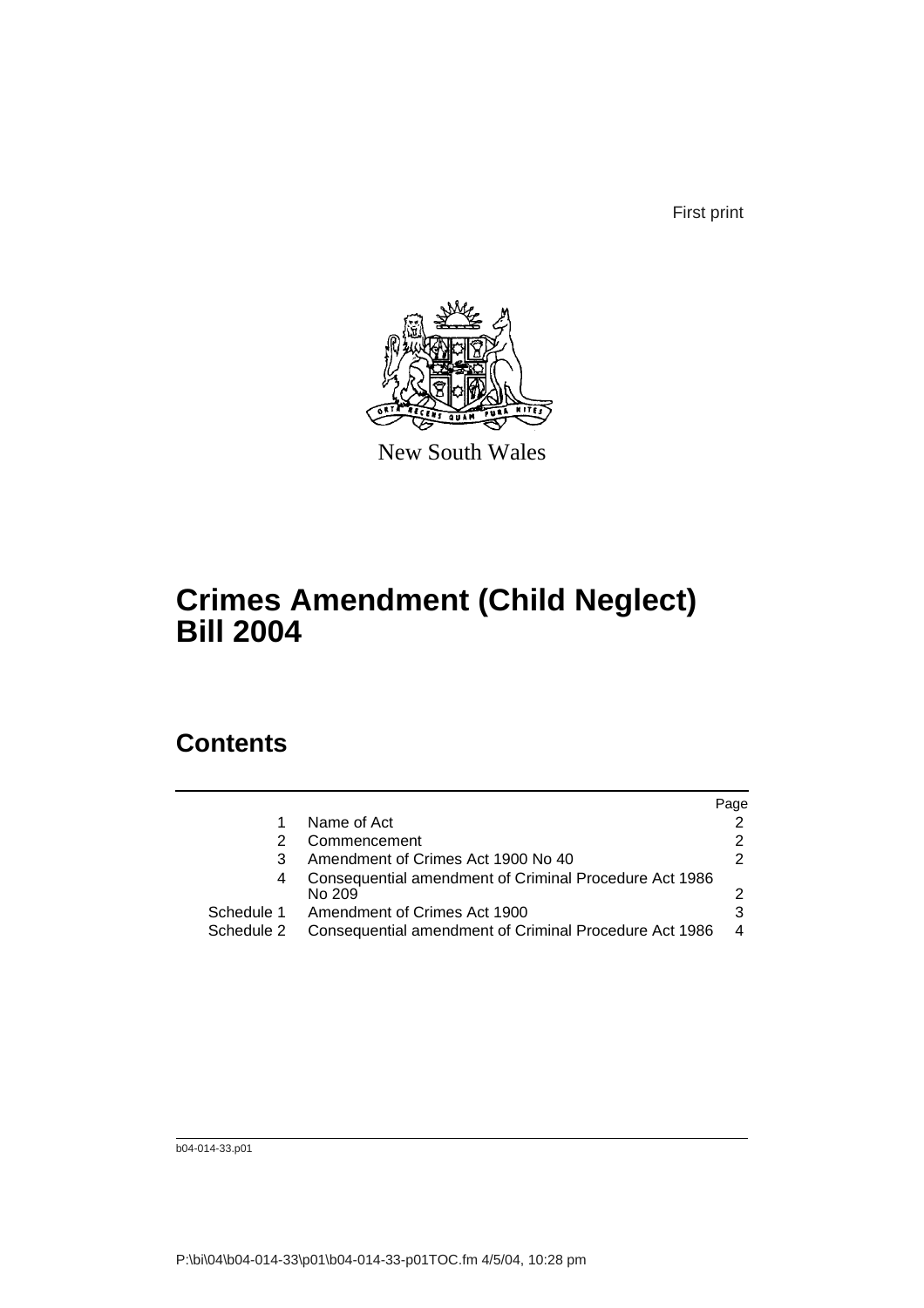**Contents** 

Page

Contents page 2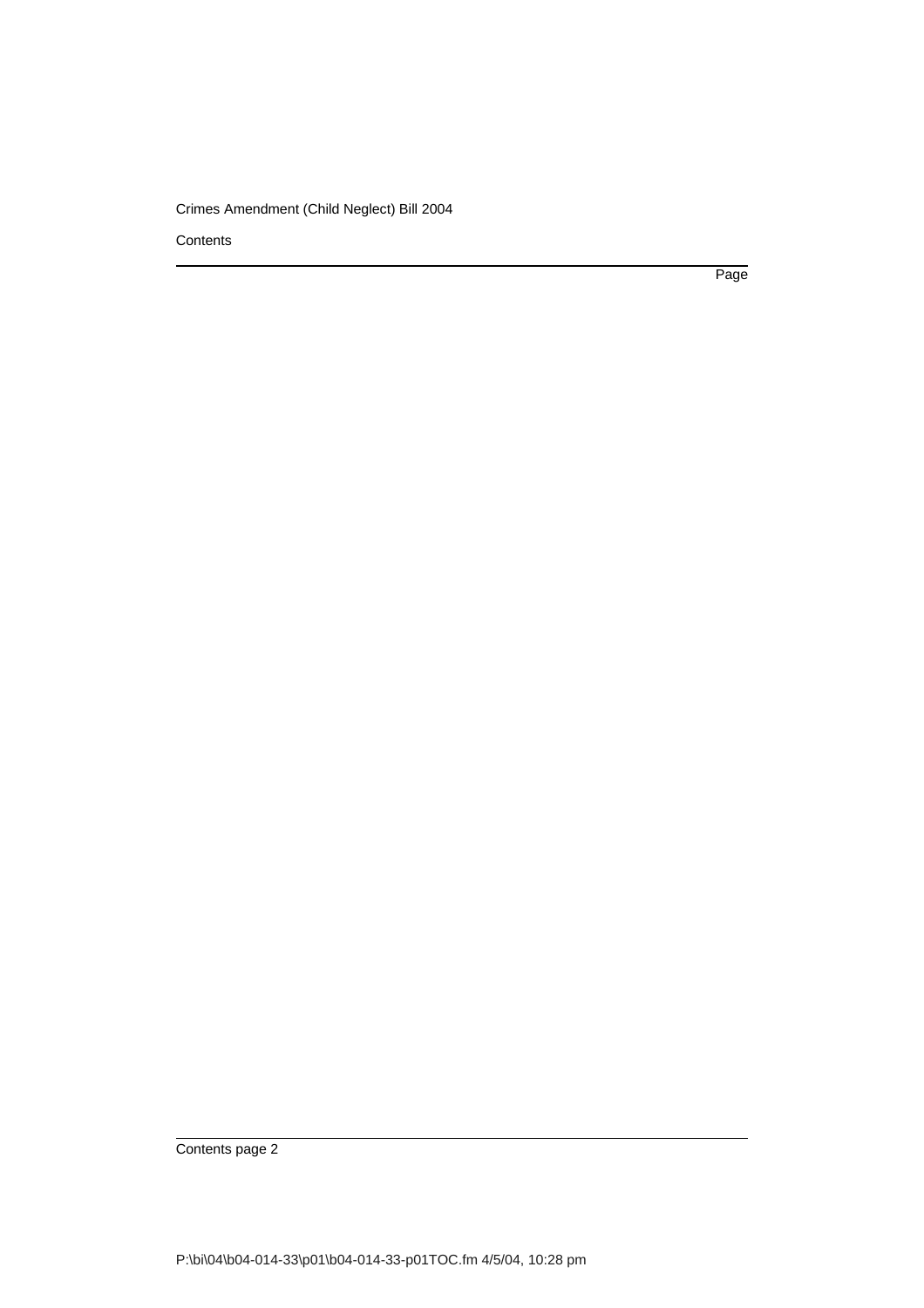

New South Wales

## **Crimes Amendment (Child Neglect) Bill 2004**

No , 2004

#### **A Bill for**

An Act to amend the *Crimes Act 1900* with respect to child neglect offences; and to make a consequential amendment to the *Criminal Procedure Act 1986*.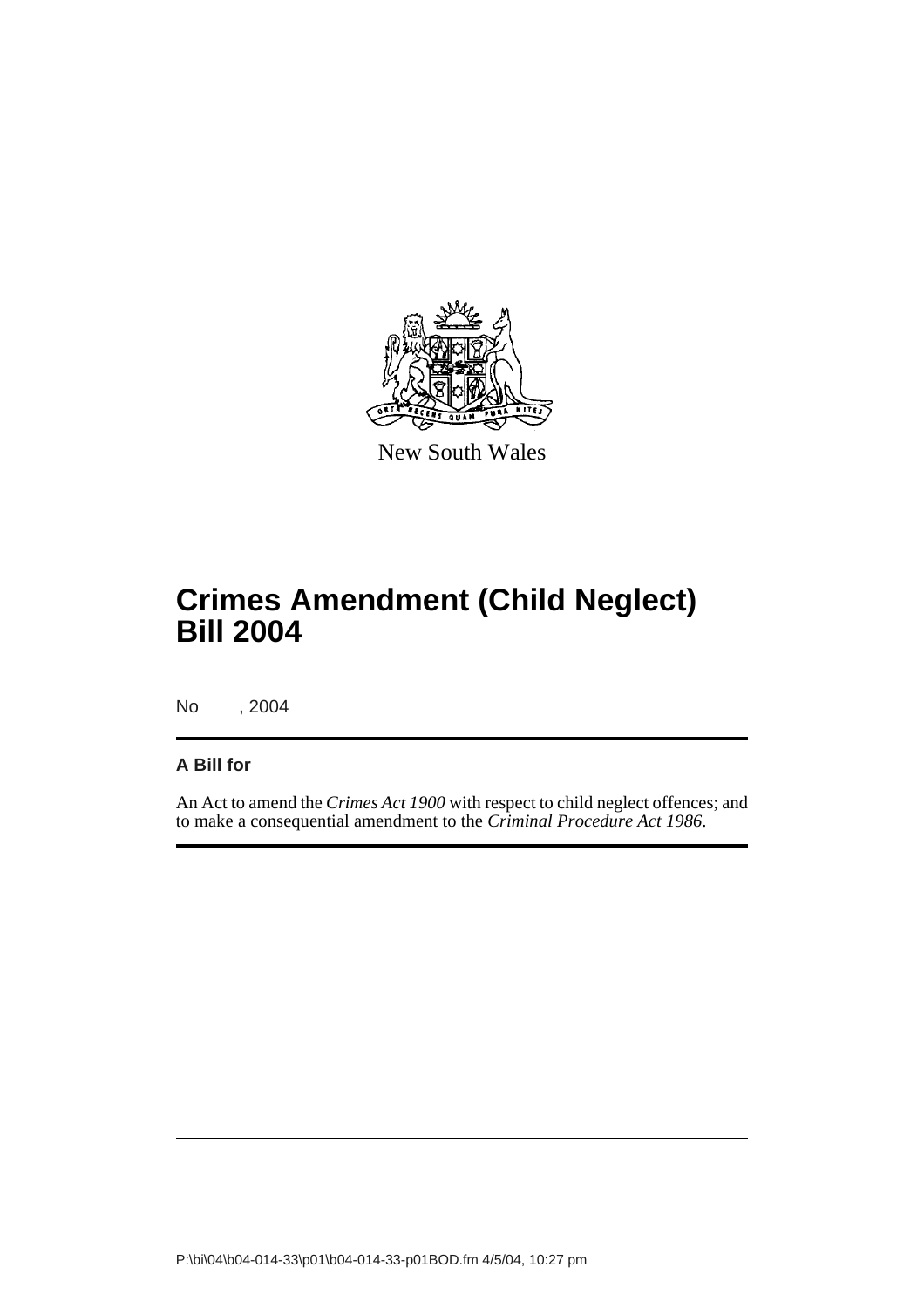<span id="page-5-3"></span><span id="page-5-2"></span><span id="page-5-1"></span><span id="page-5-0"></span>

|   | The Legislature of New South Wales enacts:                              |         |
|---|-------------------------------------------------------------------------|---------|
| 1 | Name of Act                                                             | 2       |
|   | This Act is the Crimes Amendment (Child Neglect) Act 2004.              | 3       |
| 2 | <b>Commencement</b>                                                     | 4       |
|   | This Act commences on a day to be appointed by proclamation.            | 5       |
| 3 | Amendment of Crimes Act 1900 No 40                                      | 6       |
|   | The <i>Crimes Act 1900</i> is amended as set out in Schedule 1.         | 7       |
| 4 | <b>Consequential amendment of Criminal Procedure Act 1986 No 209</b>    | 8       |
|   | The Criminal Procedure Act 1986 is amended as set out in<br>Schedule 2. | 9<br>10 |

Page 2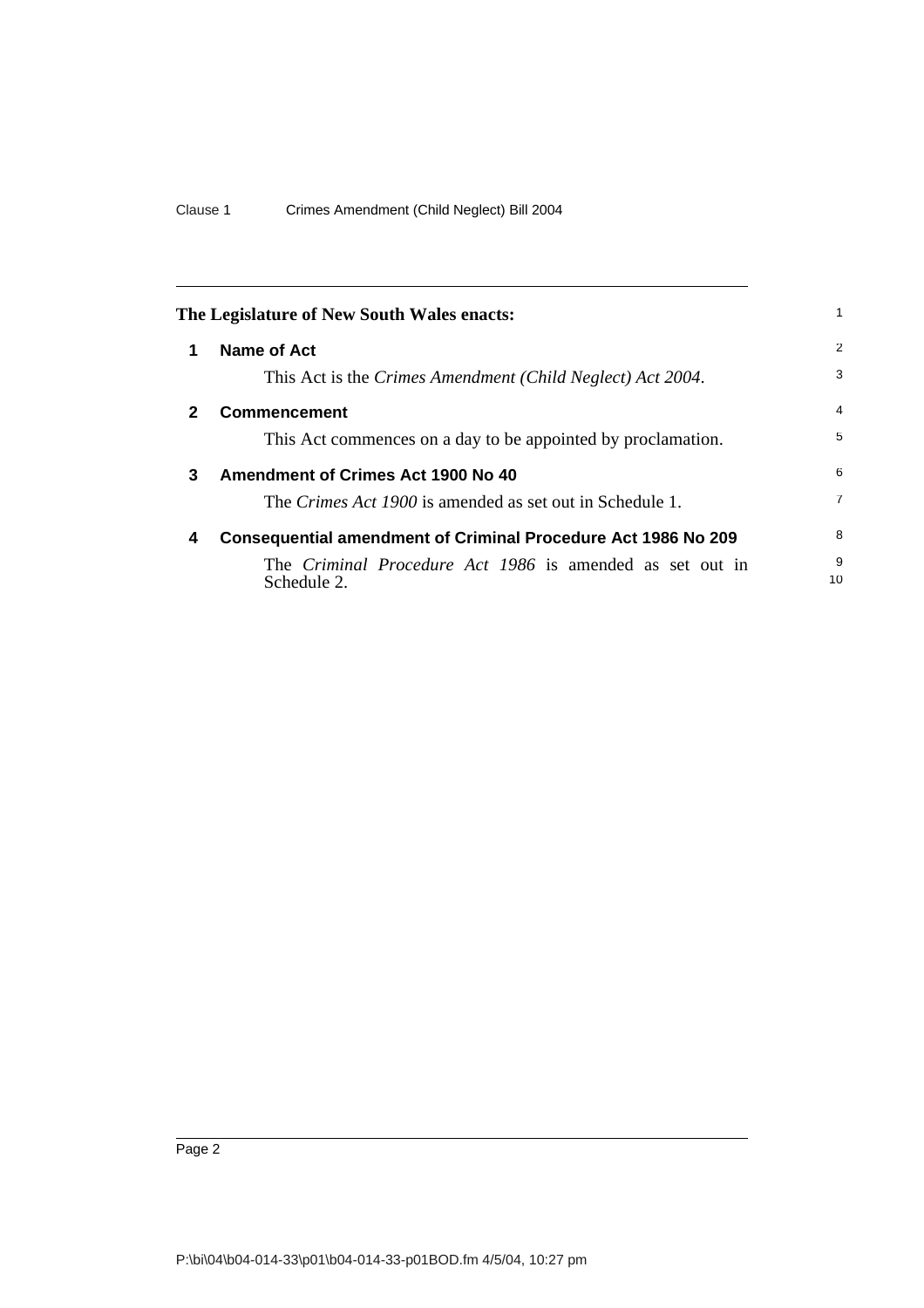Amendment of Crimes Act 1900 Schedule 1

 $\hat{\mathcal{A}}$ 

 $\hat{\mathcal{A}}$ 

<span id="page-6-0"></span>

|       |     |                    | <b>Schedule 1 Amendment of Crimes Act 1900</b><br>(Section 3)                                                                                                                                              | 1<br>$\overline{2}$           |
|-------|-----|--------------------|------------------------------------------------------------------------------------------------------------------------------------------------------------------------------------------------------------|-------------------------------|
| [1]   |     | <b>Section 43</b>  |                                                                                                                                                                                                            | 3                             |
|       |     |                    | Omit the section. Insert instead:                                                                                                                                                                          | 4                             |
|       | 43  |                    | Abandoning or exposing a child under 7 years                                                                                                                                                               | 5                             |
|       |     |                    | A person who, without reasonable excuse, intentionally<br>abandons or exposes a child under 7 years of age is guilty of<br>an offence if it causes a danger of death or of serious injury to<br>the child. | 6<br>$\overline{7}$<br>8<br>9 |
|       |     |                    | Maximum penalty: Imprisonment for 5 years.                                                                                                                                                                 | 10                            |
| [2]   |     | <b>Section 43A</b> |                                                                                                                                                                                                            | 11                            |
|       |     |                    | Insert after section 43:                                                                                                                                                                                   | 12                            |
|       | 43A |                    | Failure of persons with parental responsibility to care for child                                                                                                                                          | 13                            |
|       |     | (1)                | In this section:                                                                                                                                                                                           | 14                            |
|       |     |                    | <i>child</i> means a child under 16 years of age.                                                                                                                                                          | 15                            |
|       |     |                    | <i>responsibility</i> means<br>the<br>parental<br>duties,<br>powers.<br>responsibilities and authority in respect of a child that, by law,<br>parents have in relation to their children.                  | 16<br>17<br>18                |
|       |     | (2)                | A person:                                                                                                                                                                                                  | 19                            |
|       |     |                    | who has parental responsibility for a child, and<br>(a)                                                                                                                                                    | 20                            |
|       |     |                    | who, without reasonable excuse, intentionally or<br>(b)<br>recklessly fails to provide the child with the necessities<br>of life,                                                                          | 21<br>22<br>23                |
|       |     |                    | is guilty of an offence if the failure causes a danger of death<br>or of serious injury to the child.                                                                                                      | 24<br>25                      |
|       |     |                    | Maximum penalty: Imprisonment for 5 years.                                                                                                                                                                 | 26                            |
| $[3]$ |     |                    | Section 44 Not providing wife, child or servant with food etc                                                                                                                                              | 27                            |
|       |     |                    | Omit ", child, ward" wherever occurring.                                                                                                                                                                   | 28                            |

Page 3